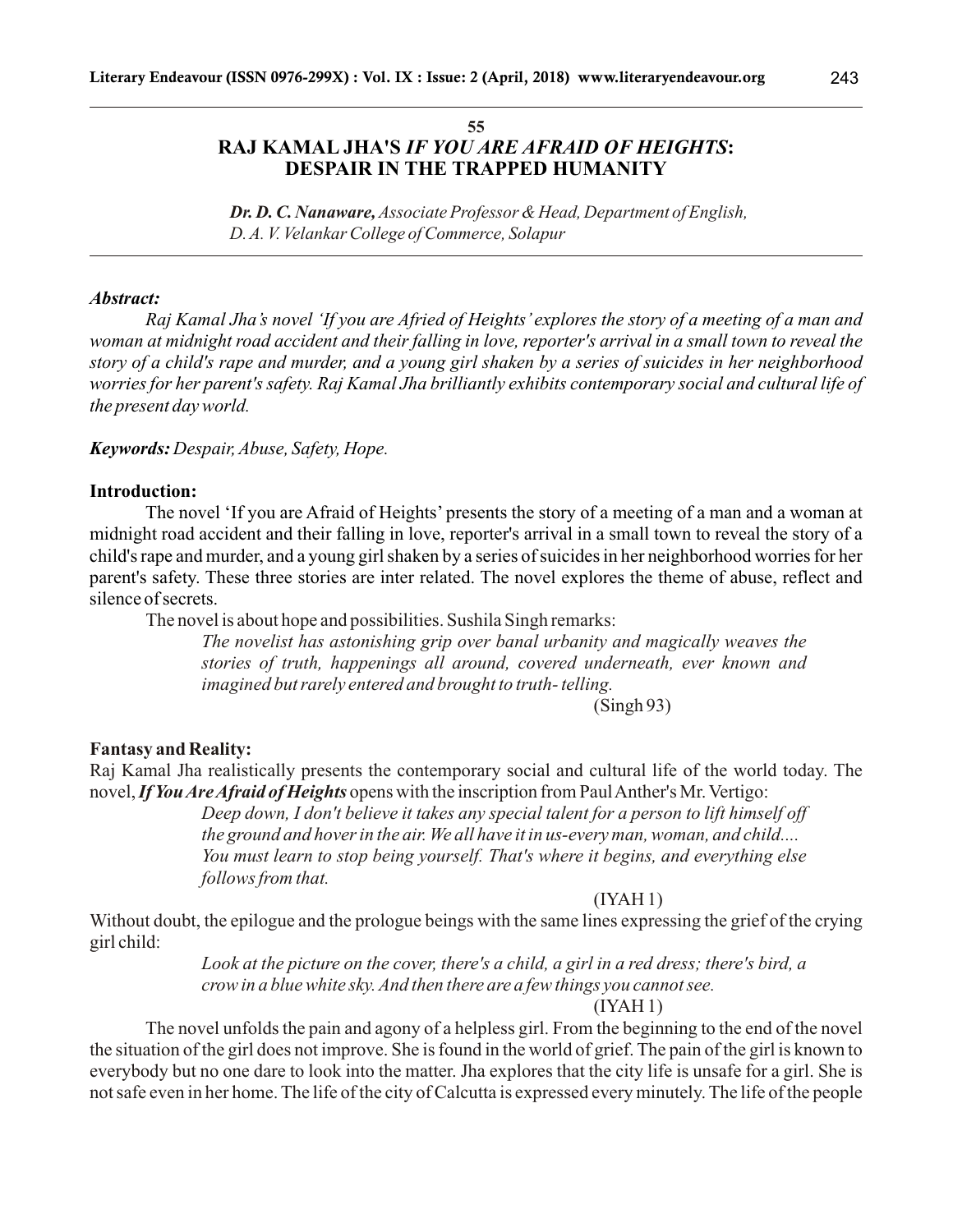is presented very graphically. The realistic picture of the society is reflected with keen interest.

The cover page of the novel shows the theme. Achild, a girl in a red dress and a crow hovering in a blue white sky are visible on the title page of the novel.

The image is symbolic. The girl child is crafted as crying. She represents crying family living in a city. The child is projected as crying and tears in her eyes reflect the sorrow of a girl.

The present story tells about the neglect and suppression of the desire of a young girl. The dream world of the girl is destroyed hence she is forced to dry. The father of the girl is a common average man. His chief occupation is to work in the city Building clearance office. His work is to get construction plans from those who ironically wish to build now houses in the old crumbling city.

We are reminded here The *Old man and the Sea* of Hemingway

*"Once upon a time in the city, there lived a woman called Rima and a man named Amir. They are two faces of the common humanity: Rima becomes Amir if read oppositely. They meet in a accident: "she picked out the shards of broken glass from his face, they fell in love and just when it seemed they were setting down to live happily ever after, a strange little thing happened one night: Rima woke up hearing a child crying.* 

#### (IYAH7)

Rima could not understand if the sound of the cry is of a boy or a girl. The wail disturbed her deeply. **Despair and Fear in City Life:**

The city life has been narrated very keenly. The city is considered as a city of accidents occurring e563veryday in our life. It is a city of anonymity, faceless and nameless people dug aged in the accidents. A number of accidents happened everyday in the city. A city is projected as an accident prone and unsafe. Jha very minutely describe the urban decay suffused with dreamy realism. The truth of life has been reflected in his novel. He presents the realities of India which the main stream media never expresses. His chief concern is contemporary Indian issues.

Continuously Rima has hearing of the cry of the child at night. She became disturbed hearing the sound. She woke up to hear the cry. She informs Amir on the seventh day but he does not take it seriously. He utters:

*Tell me when you hear it, wake me up, I'll listen too"*

# (IYAHJ 9)

Amir and Rima live in a building called Paradise Park. It was a unique place. If one was stopped and enquired about the way to paradise he too became special. It was the tallest building in the city. Many people live in this building and there are many rooms. The following paragraph tells about the paradise park:

> *Each floor on Paradise Park had only one apartment, and one side of its living room was a wall made entirely of glass, the kind of glass they use in telescopes. So that on nights when the sky was clear, when the wind had blown away the dust and the smoke, when the moon and the stars were in their right places,, exerting just that precise gravitational pull, you could see the Bay of Bengal, which is at least five hundred miles away, right*

> *outside the living room. So sharp was this lens-window that you could see the waves, the green foam, the white spray breaking across the shore crashing against the wall.*

> > (IYAH 15)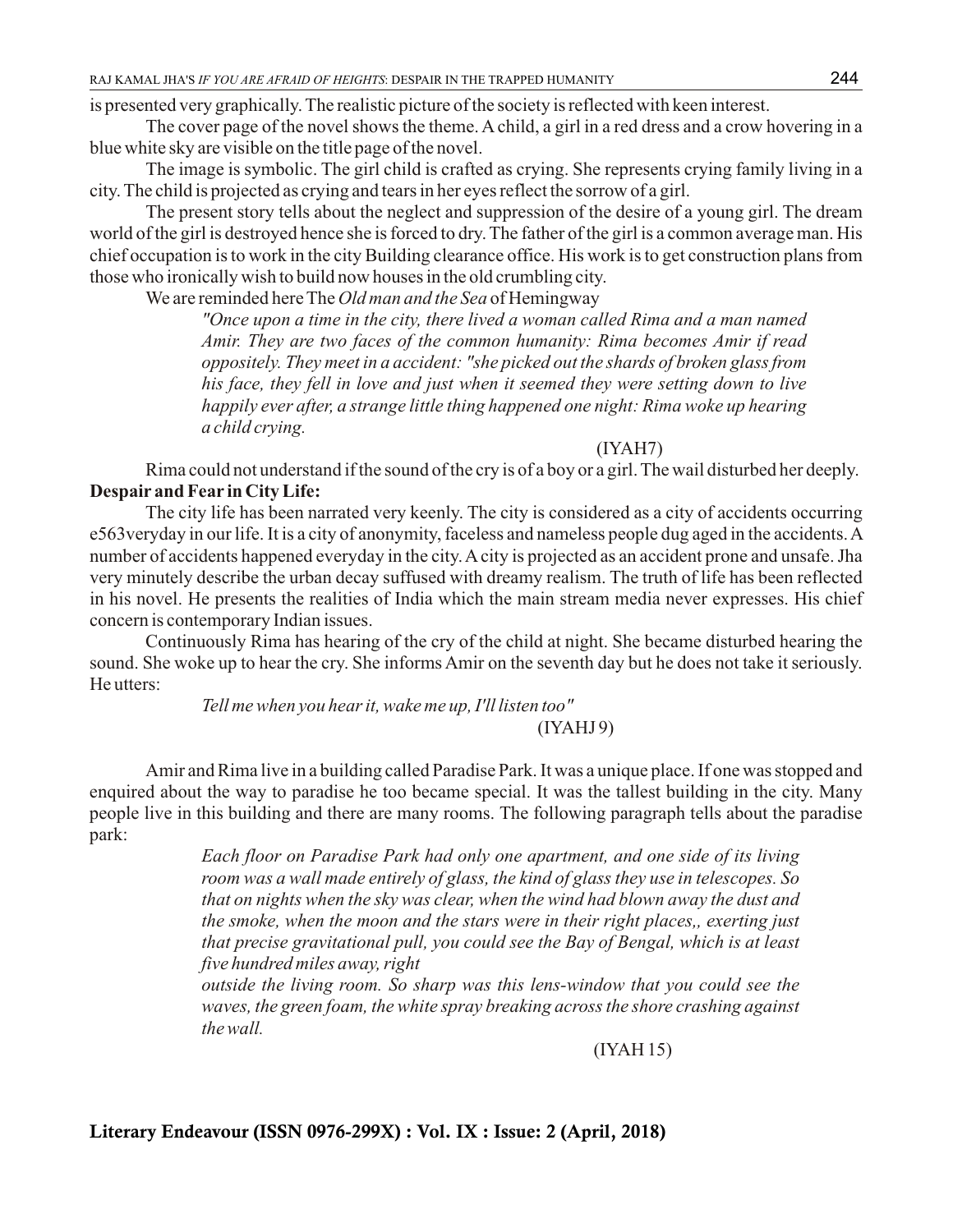Jha describes that the open space of the city is vanishing very fast.

*This is the only open space there is in a city where people live, five or six to one room, fifty or sixty to a bus stop, more than a thousand to a night.* (IYAH 19)

Amir lives in a two room flat in building which looks like a crying place from outside. It is situated about forty minute bus-rides always from the maiden. As far as the meaning of Amir is concerned, it stands for a rich man. Amir is neither rich, not poor. He gets a little over five thousand rupees per month with some dearness allowance and about two hundred rupees as annual increment. About his physical personality the novel tells us:

> *He's medium height, medium age, medium weight, medium nose, medium eyes, everything medium. Even in colour, he's medium brown, like wood left outside for a couple of days, in the sun and rain.*

# (IYAH 30)

The work of Amir is to write letters for those who cannot read or write at the post office. In the first week of the month there is a huge rush at his desk-handcart pusher, rickshaw pullers carpenters-on-call, masons, maids-all are sending a part of their monthly wage to their families at home. A young man approaches desirous to write everything to his mother. Amir stops him suggesting what he would write in his next letter.

Amir has been writing from morning. He hears the voice of a man in their words:

*If you are afraid of heights, brothers and sisters, I have nothing to show you, please leave, but if you don't care how high you go, if you don't mind people becoming dots moving up and down the road which becomes a ribbon, then listen to me because I will tell you how you can climb onto my crow's back and fly out of this city. Across and over, above and beyond. No pushing in buses, no shoving in trams, no saying sorry, no jumping puddles of pee, piles of shit. In short, my friends, no headache .....Think it's a horse, you're the rider.*

#### (IYAH 41)

Amir notices a woman and a child from a distance. The hands of the woman are dark and fingers wrinkled. It seems that she has just finished warming the dishes. "The child is a girl of eleven or twelve year old in a shirt and skirt. She is coming back from school pointing to the dolls of shop she is attracted towards doll in red dress with little flowers in front white and blue its sleeves with frills made of lace, white and red." (IYAS 41)

Further, Jha highlights the role of a newspaper reporter, Mala. Mala wants to know about the girl and her death. She presents a copy of the post mortem report giving bribe of fifty rupees to the hospital attendant. The girl was last seen on 14 July at night and the police got the information about the dead body on 16th July at 6:15 p.m. The girl child was sexually assaulted and raped before death. Mala wants to know the fact from the girl's mother. She directly does not ask question regarding her murder but asks about the red dress the girl was found in. The mother informs that the red dress was her favourite dress. The dress was bought by the amount sent by her son from his first salary. She narrates:

> *If you know my daughter, she is the type who never shouts or complains, never asks for anything, she is the perfect child, never once does she cry, sulk, make a face, but that evening when I had walked past the shop, she was behind me, and when I stopped to buy a bar of soap, she kept looking at that red dress which, even from a distance, was as bright and beautiful as when you held it in your hands. I looked at her looking at the dress, I could see her eyes and I knew I had to buy it.*

> > (IYAH 174)

## **Literary Endeavour (ISSN 0976-299X) : Vol. IX : Issue: 2 (April, 2018)**